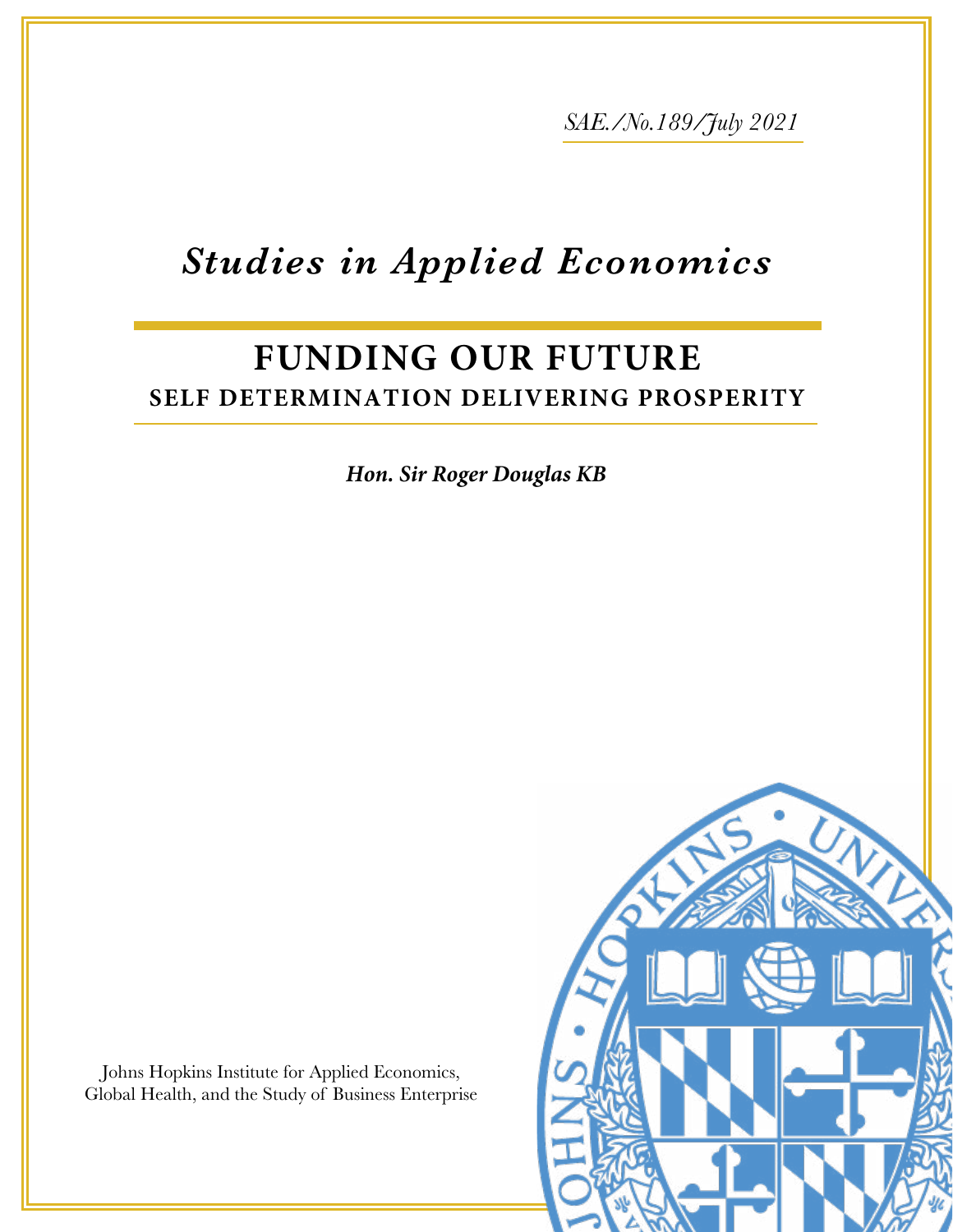# **Funding Our Future**

Self Determination Delivering Prosperity

By Hon. Sir Roger Douglas KB

#### **About the Series**

The *Studies in Applied Economics* series is under the general direction of Prof. Steve H. Hanke, Founder and Co-Director of The Johns Hopkins Institute for Applied Economics, Global Health, and the Study of Business Enterprise [\(hanke@jhu.edu\)](mailto:hanke@jhu.edu).

#### **About the Author**

Roger Douglas [\(rdouglas@xtra.co.nz\)](mailto:rdouglas@xtra.co.nz), as Minister of Finance in New Zealand, won an international reputation as the strategist and driving force responsible for the reform of the country's economy, from 1984 to 1988.

Sir Roger entered Parliament in 1969. He first became a Cabinet Minister in 1973, in the term of the Third Labour Government 1972-1975. He held the portfolios of Broadcasting and Post Office and later Housing.

In 1982, Sir Roger was Shadow Minister of Trade and Industry and associate Shadow Minister of Overseas Trade. He became Shadow Minister of Finance in 1983, and Minister of Finance from July 1984 when the Fourth Labour Government was voted into office.

His period as Finance Minister saw major deregulation of New Zealand finance markets, the floating of the New Zealand dollar, the corporatisation of State trading departments and the adoption of privatisation policies, and dramatic reforms of the taxation system.

In 1985 he was awarded the Euromoney Magazine Award for Finance Minister of the Year; in 1996 he was awarded the Max Schmidheiny freedom prize in Switzerland for his contribution to the preservation and development of a free social and economic order; in 1997 he was awarded the Ludwig Erhard Prize of Economic Journalism; in 2002 he was awarded the Friedrich von Hayek medal given to outstanding politicians, entrepreneurs and scholars who stand for the aims and values of a free society; in 2008, in Paris, he was awarded the Turgot Freedom Prize awarded to an international Statesman for a major contribution to the advancement of freedom.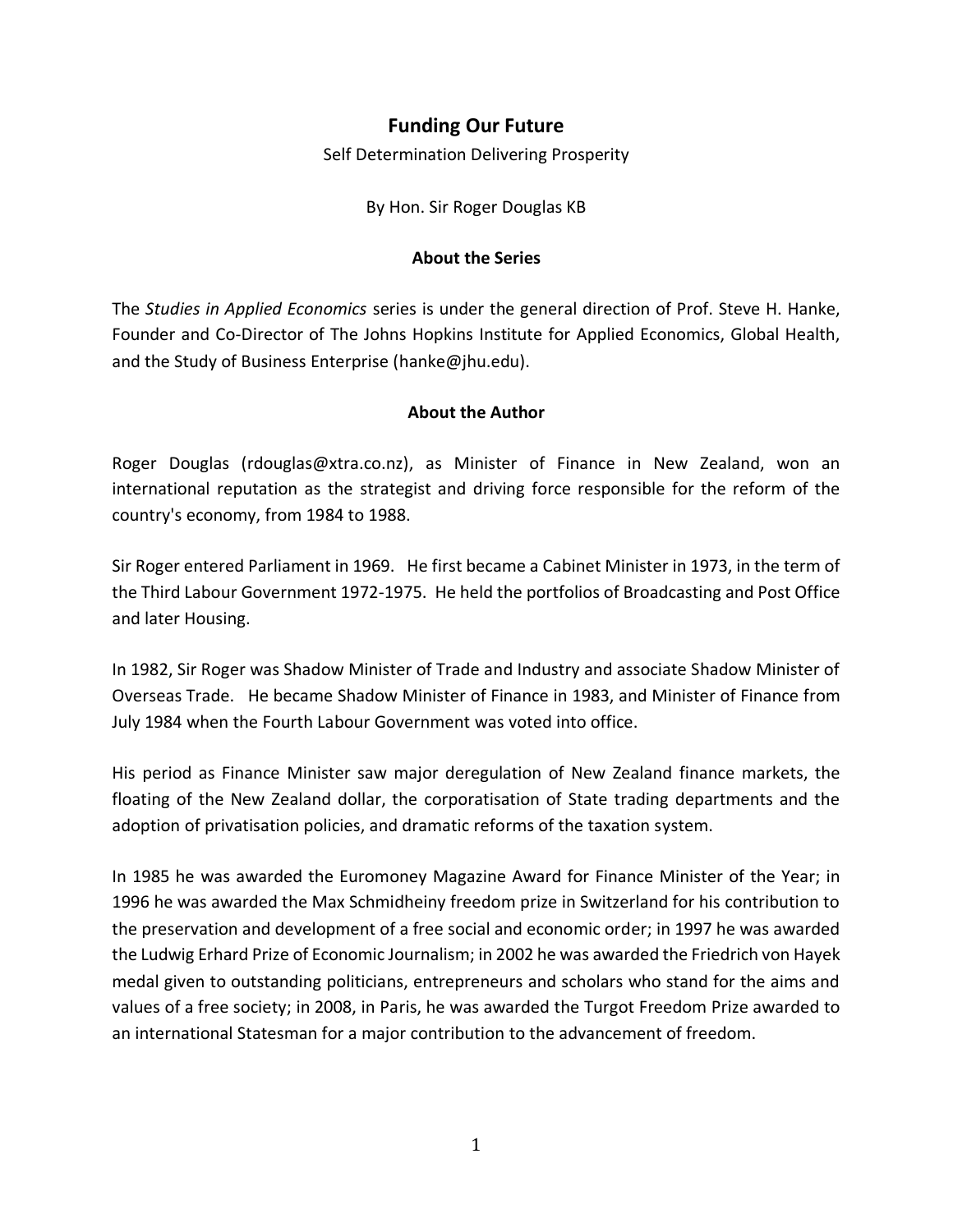After leaving Parliament in 1990, Roger Douglas was the Managing Director of Roger Douglas Associates, an international consulting firm, specialising in advice on economic restructuring and structural adjustment. He is a founder member of ACT NZ. Director of Brierley Investments Ltd 1990 - 1999 (Chairman 1998), Director John Fairfax Holdings Ltd 1997-1998, Director Aetna Health NZ Ltd 1995 - 1999. He returned to Parliament in 2008 as an ACT List Member of Parliament.

He has done a considerable amount of work internationally, for The World Bank and private clients and countries visited include Brazil, Hungary, Canada, United States of America, Russia, Pakistan, Mexico, Austria, Fiji, the Philippines, Vietnam, Australia, China, South Africa, Hong Kong, Singapore, The Netherlands, England, Sweden, Japan, Thailand, Peru and India.

His publications include: *"There's Got to be a Better Way"* (1981) *"Toward Prosperity"* (*1987) "Unfinished Business"* (1993) *"Completing the Circle"* (1996) *"No Second Class Citizens" (2009)* and various articles.

#### **Executive Summary**

All we need is a new welfare system,

**Superannuation** - The miracle of compound interest normally works against ordinary people, now it works for us - Once the savings policies outlined in this paper are fully mature, 95% plus of all New Zealanders will retire with 4-5 million dollars in their super fund accounts. No longer will New Zealanders get less out in pensions than the government takes in taxes. Old age will never be a reason for poverty again.

**Health** - Vets don't have waiting lists, nor will New Zealanders when every New Zealander has a comprehensive catastrophic health policy ever year of their life. Patients with private insurance rarely have to queue. The policy outlined in this paper, gives you back your tax dollars, in a way that enables you to purchase your own insurance policy.

**Education** - Will once again become the route to advancement, when we cut out the middleman and let parents pay the school direct, then the school will get a dollar for every dollar spent on education. Real equality of opportunity gives the same spending power to everyone- and lets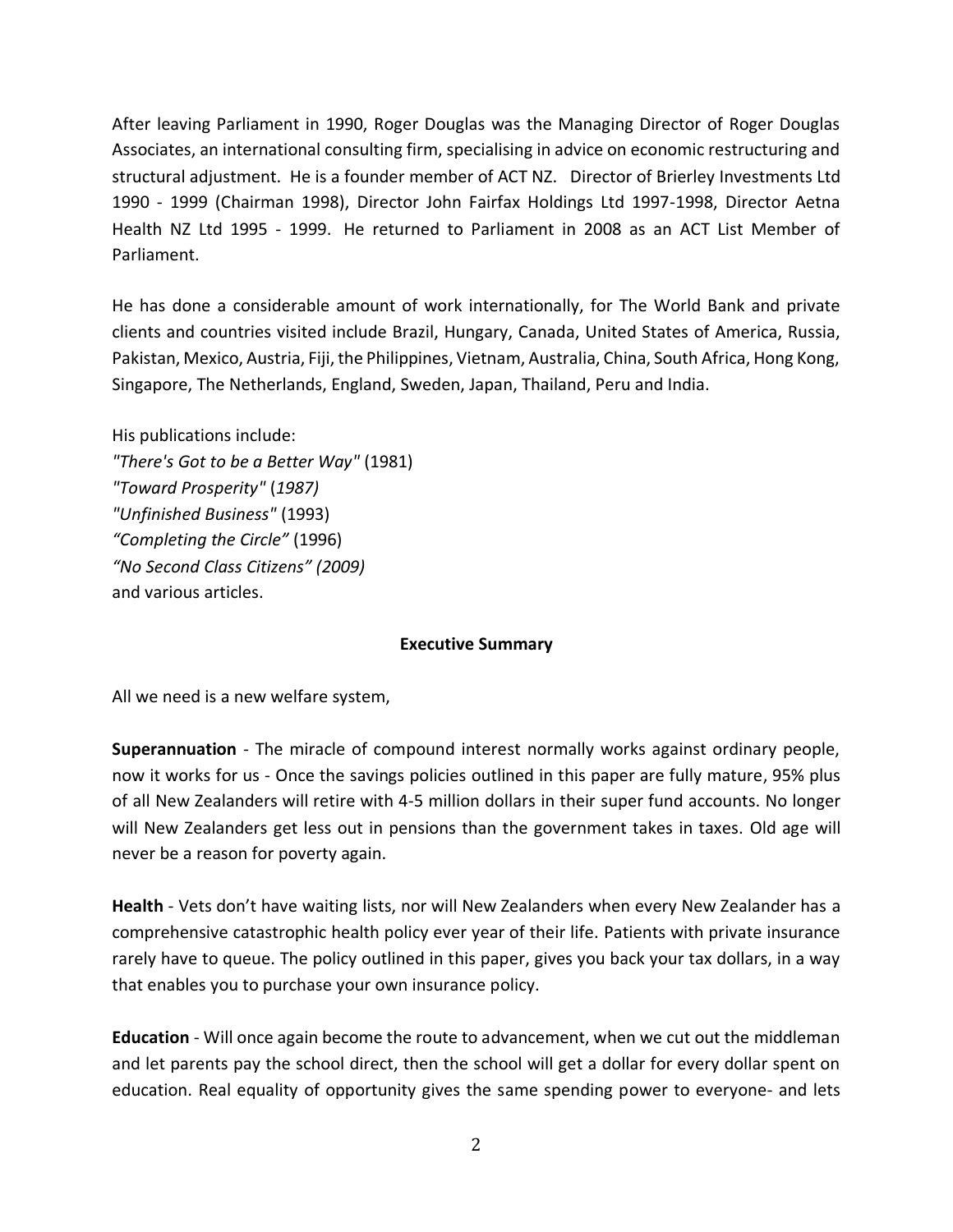them choose their education. Choice in the educational system will raise our standards of achievement. Choice will give low-income families the same options as everyone else.

**Housing** -Our shared home ownership model of housing will bring home ownership within the reach of everyone who works. Residential section development will be pushed to the maximum extent possible, and at reasonable prices.

**Out of Work**—Being out of work for any reason an accident, being sick or unemployed, will all be covered by the same out of work welfare policy framework, ending any future attempts to fiddle the system.

**Debt**—New Zealand's one trillion dollars of unfunded welfare debt for health and pensions will disappear over time. Those years of living beyond our means will be behind us and taxes will drop as a consequence.

**Poverty** - The superannuation and health policies outlined in this paper will ensure that old age will never be a cause of poverty in New Zealand again. Far lower taxes allow workers to keep more of what they earn, much better incentives for people to work, better education and health policies will all help to lower poverty and keep it there.

**Economy**—The lowest personal taxes in the world. That makes us one of the most attractive countries in the world. Taken together the policies in this paper will produce a strong and sustainable economic surge in New Zealand, and as a result our opportunities in life will be transformed.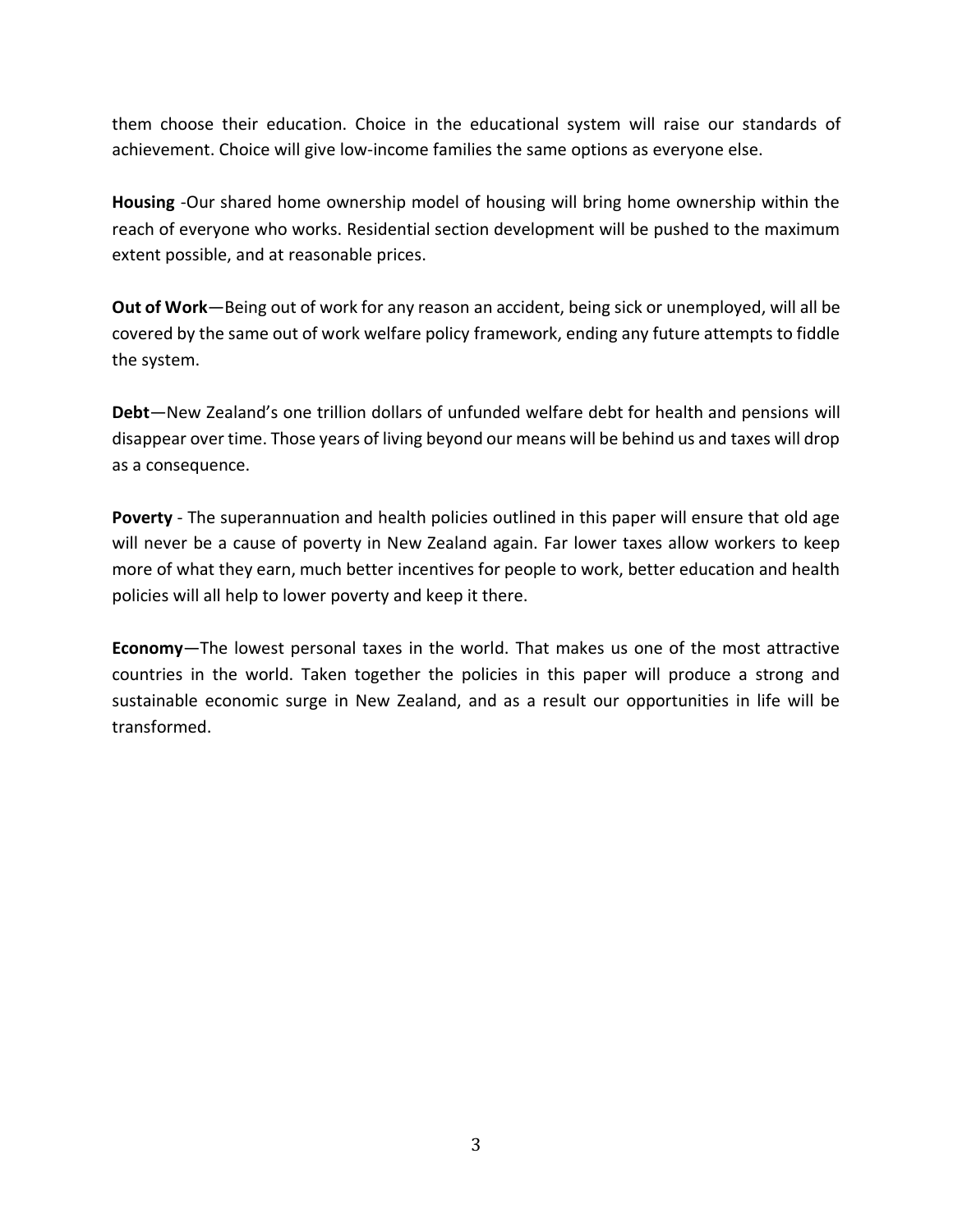# **Introduction**

The Treasury paper He Tirohanga Mokopuna 2021 on the long-term fiscal position and longterm insights briefing fails in any fundamental way to deal in the social decay that threatens the benefits of what it is to be a New Zealander.

This social decay in New Zealand has been clearly evident for more than 30 years and was the main reason why Derek Quigley and I started the Act party.

As we said then" We have a system that locks a whole group of New Zealander's into poverty- third-generation beneficiaries are no longer out of the ordinary. We have a health system with at least 77,000 people on the surgical waiting list. We see an education system where sometimes a fifth of students are truants and nearly a half of school students leave school before they've been educated to anywhere near the standard of our trading partners. We have a superannuation system that takes \$300,000 from ordinary people in tax over their working life and gives them a niggardly pension in return. We see a once 'were warriors syndrome' developing and many people feel deeply affected by that and fear there is nothing they can do to stop it. The old solutions being offered by political leaders will not make the difference we need. Spending has been no solution; it may even be part of the problem."

30 years on, the problems are the same only worse and the best The Treasury seems to be able to come up with is a set of options/solutions that clearly will not make the difference this country so desperately needs.

On the other hand, the policies that Derek Quigley and I advocated for the Act party in 1994 would still work today if updated. These ideas are relatively simple and would not only solve our welfare problems but make us all better off as well.

We believed at the time that we had found a circuit breaker to get us out of the dangerous spiral we were in (and still are but worse) and in doing so a number of beneficial results would happen for New Zealand.

- A sustainable pension and retirement health and care saving scheme for everyone that would be capable of paying a more generous pension than today, and a health care scheme far better than that on offer today.
- A tax system with the lowest personal and corporate rates in the world.
- Private health insurance for every New Zealander regardless of age or income.
- An out of work income protection saving fund scheme that covers unemployment, sickness, and accidents.
- An education system that breeds success rather than failure.
- The opportunity of home ownership for everyone who works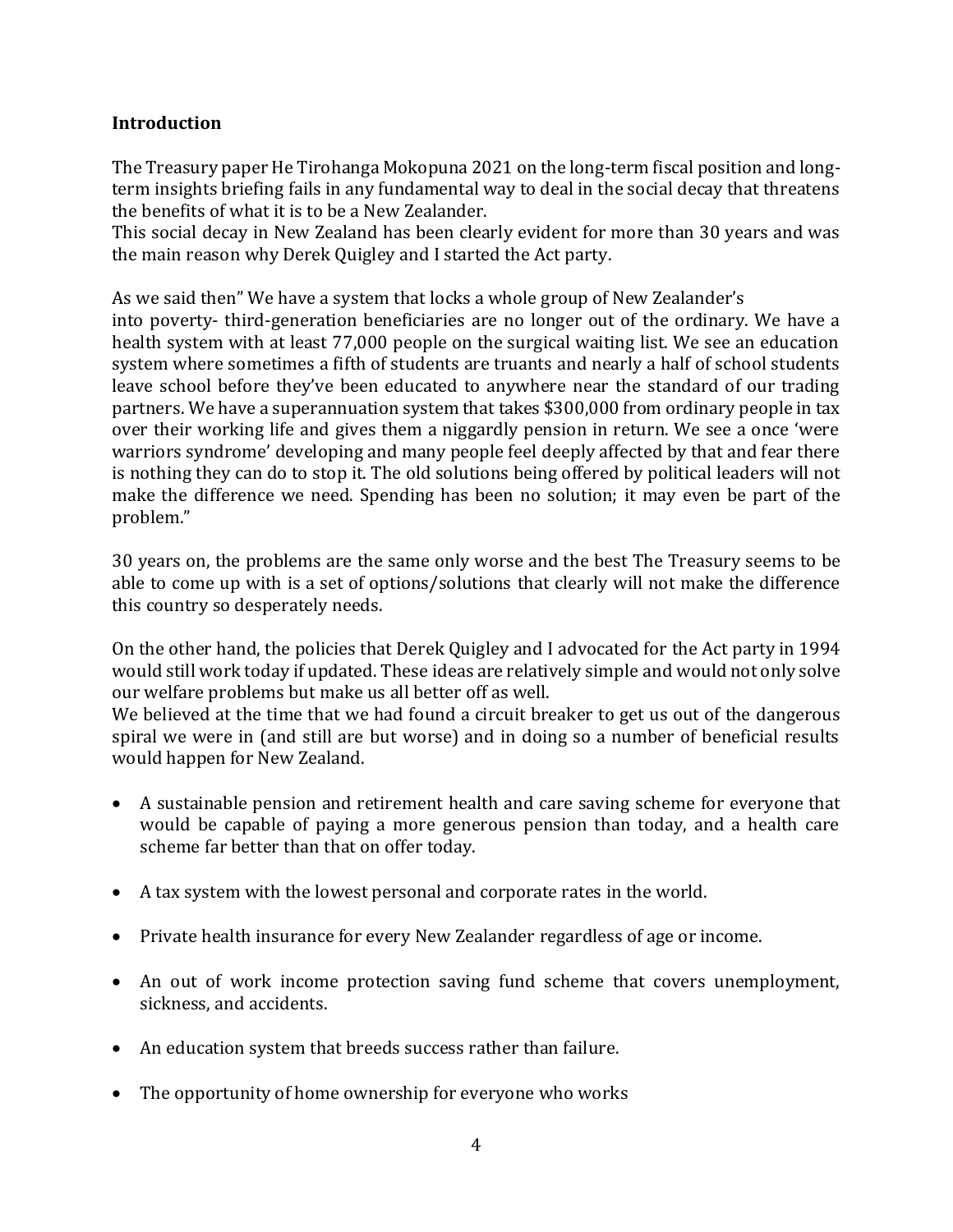- Strong sustainable economic growth.
- Employment for everyone who is willing and able to work.
- A society that has security, freedom, and lots of energy at its core.

The rest of this paper will spell out how we could achieve these objectives and more.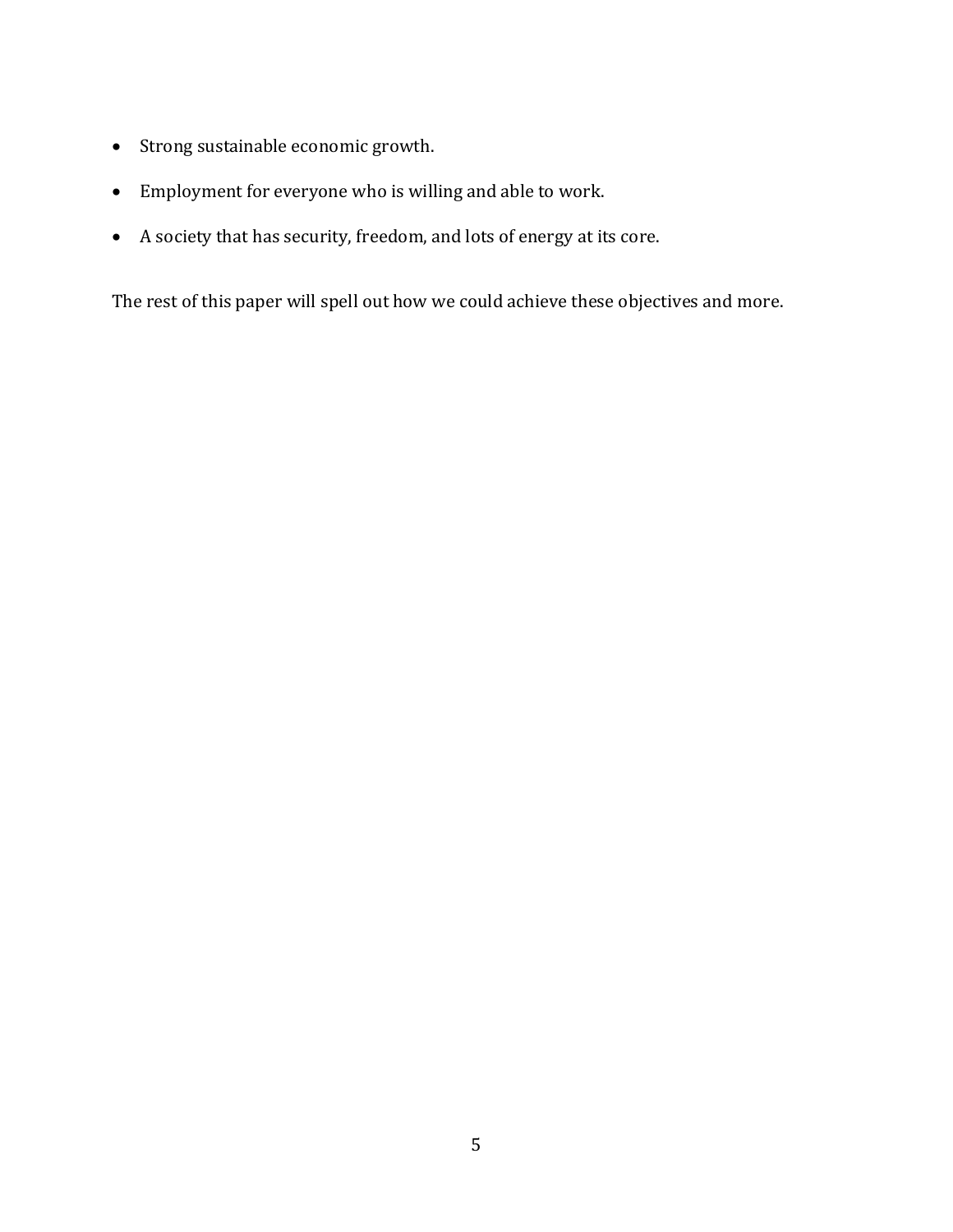# **Principles**

# **Choice and Competition**

This principle is the basis for providing flexibility, innovation, variety and most important of all individual autonomy. Choice links consumers and providers directly, with consequential incentives on hospitals, doctors, schools, and teachers. It puts an end to monopoly provision. Choice is the key to improving performance and achievement in the social welfare sector. Competition because it would take a variety of forms would ensure consumers had the diversity of choice they need when making their decisions about where and with whom to spend their money.

#### **Each generation must pay for themselves**

This principle more than any other drives the new welfare approach set out in this paper. Currently, that is every year more than 30 billion dollars of government welfare expenditure (around 10% of GDP) for the year is not included in the government's financial books of account. This principle would ensure that in the future the government not only had to do so, but it also had to put money aside to meet its future obligations.

- Every individual would save for their own pensions and healthcare.
- Every New Zealander would be expected to save to the extent necessary to cover their yearly welfare costs in areas such as health and being out of work.
- New Zealanders on a low income would receive financial help to meet any shortfall they have in their health and pension savings from the government.

#### **Given these principles what policy steps need to be put in place in the welfare area?**

1. We need to move New Zealand's welfare system away from the pay as you go system, we have now to a saving based one.

These changes would involve a shift away from today's pay as you go welfare system (PAYGO) to a saving based welfare system. A shift, that while it would take 50 years to be fully put in place, would bring significant benefits from year one, for example in year one we would see an improvement in our fiscal position of 13.5 billion dollars or around 4% of GDP.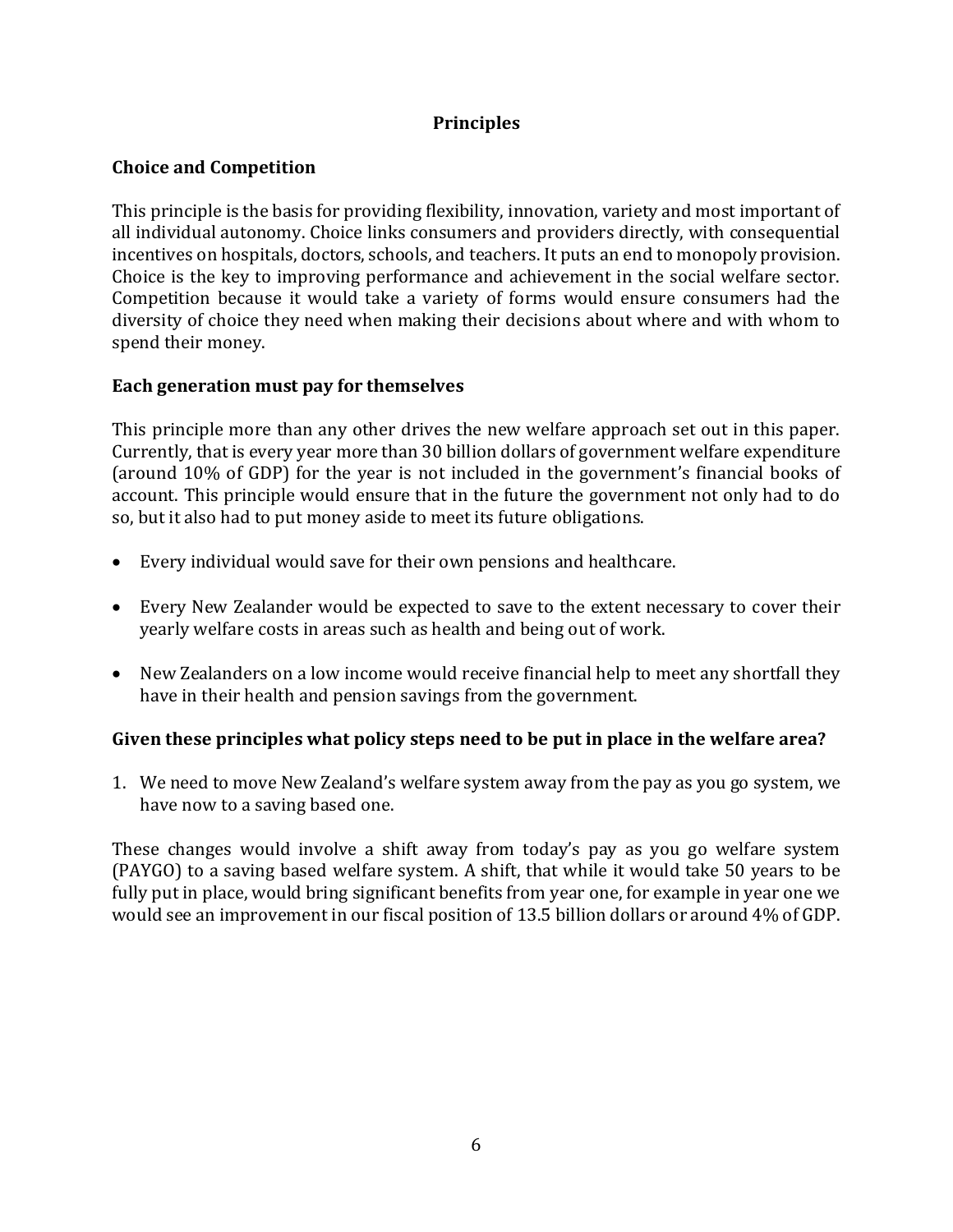#### **Why do we need to make the shift?**

Because in the immediate future we are threatened with the largest debt in our history, a debt for unfunded liabilities that, as of today stands at more than one trillion dollars or three times New Zealand's gross national product.

This debt will increase this year by more than 30 billion dollars or 10% of gross domestic product. **This massive increase in our debt will be ignored by The Treasury and our politicians, despite the fact that if the directors of a New Zealand public company say Fletchers kept their books the same way the Government does they would end up in prison.** 

These debt numbers have become so large that no current political thinking can accommodate them, so today's politicians pretend they don't exist, some would say they lie about them including me, while others like The Treasury continue to make positive claims about our fiscal situation that misrepresent New Zealand's true position. The Treasury claims rely almost entirely on ignoring unfunded liabilities altogether.

#### **Creating the Financial Headroom We Need**

2. Create the financial room necessary to make a saving based welfare system possible.

This step involves a reduction in the New Zealand government's current spending program of between 15 to 20 billion dollars a year. The purpose of this reduction in government expenditure is primarily to give us the means to help/enable people on a low income to save the amounts they require to be able to look after their own welfare needs in retirement.

Examples of where these reductions might come from are, Government grants to the super fund, the income earned from that fund, and Kiwi saver subsidies- \$6 billion, Privileges, which currently go to affluent New Zealanders- \$4 billion, (e.g. assistance to go to university, working for families and electricity pay-outs which go to the already affluent) special privileges to business -\$4 billion, (e.g. government handouts, tax breaks, provincial growth fund, racing. film, and other grants,) reform of government bureaucracy -\$3 billion, e.g., staff numbers, salary levels compared to private sector, other areas, \$2 billion. Total savings of around 16-20 billion dollars would provide all the financial room needed to make the changes.

#### **Notes**:

• These reductions in government spending come in the main from two areas, one the redirection of existing expenditure, this applies for example to the super area and two the withdrawal of privileges paid to the already rich.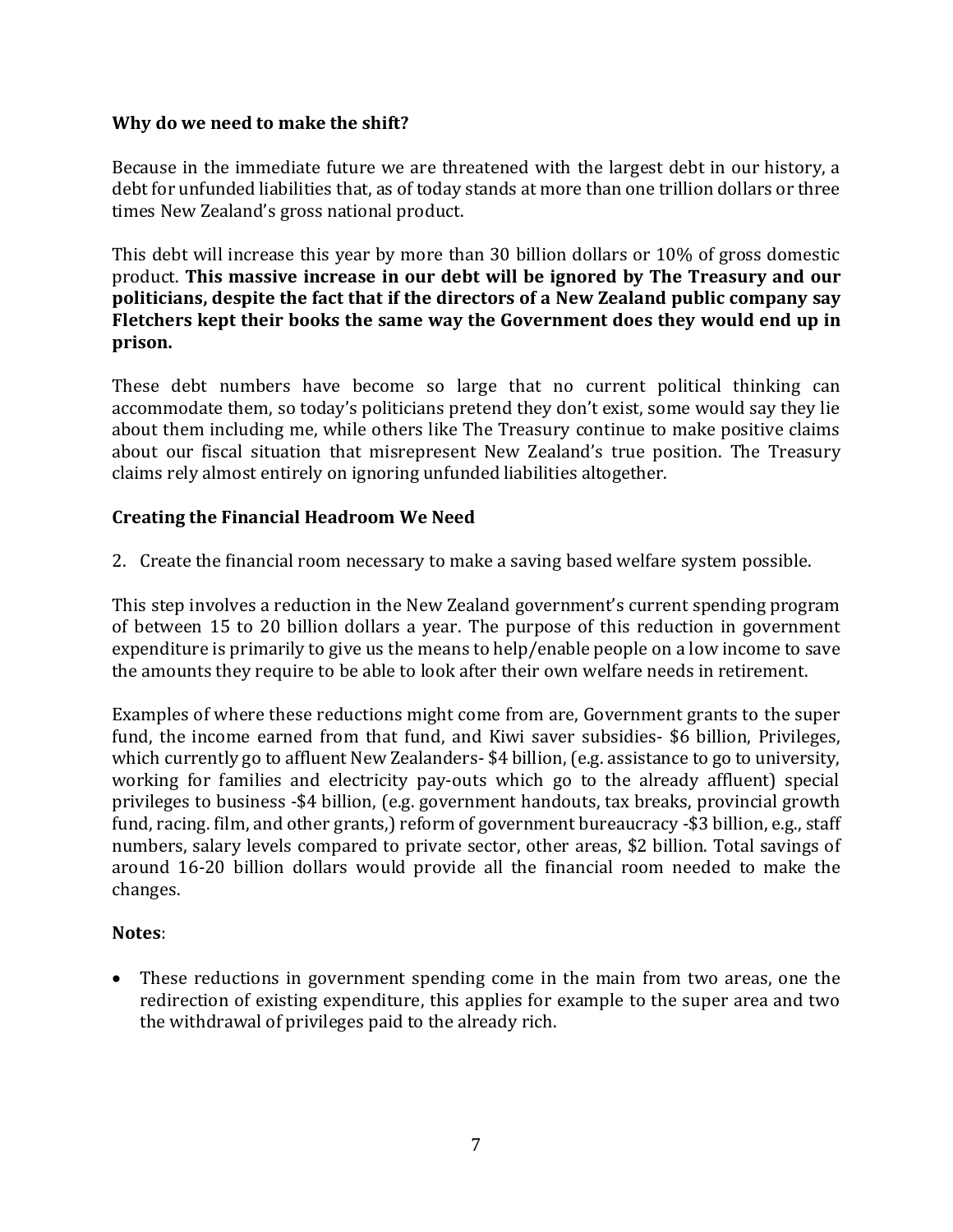- The abolition of privileges is in-fact the essence of reform. Government is not there to protect vested interest groups, be they teachers, farmers, manufacturers, or health workers at the expense of the public.
- Government's role is to ensure that vested interests cannot thrive except by serving the public effectively.
- New Zealanders will be in a position to see what government expenditure has been done away with and then they will be able to compare that loss with any gains they may have made with the new regime.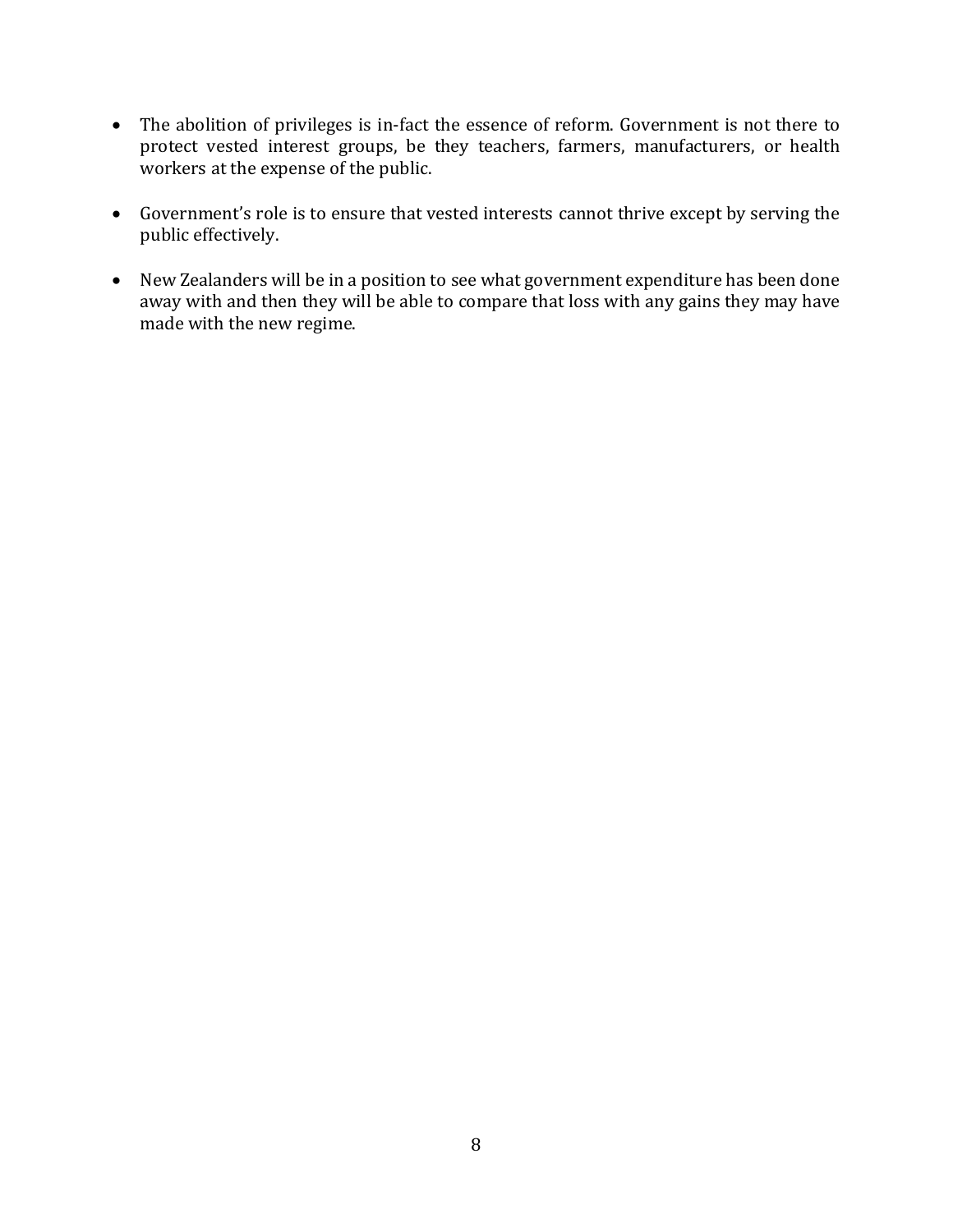#### **Savings for Retirement-**

We start by determining the level of savings every New Zealander between the age of 18 and 65 moving to 70 (3,100 million people) will need to make each year, in order to be able to look after their health and pension needs in retirement. We settle on \$4,200 a year indexed to inflation, health inflation of 4% and pension inflation of 2.1/2% an average inflation rate of 3.1/4%.

Next, we determine how this \$4,200 a year can be saved by every New Zealander aged 18 to 65 (note- the 65 years of age would move up if the age of retirement does).

Answer- 3% of wages earned, up to \$70,000 a year of income earned, by a New Zealander and their employer, that is \$2,100 each.

In the case of someone earning less than \$70,000 a year any short fall in their contributions would be made up by the government out of the expenditure savings set out above. E.g., Income \$50,000, shortfall in savings \$1,200. This saving shortfall is made up by a government contribution of \$1,200 (i.e. \$20,000 times 6 cents)

Total cost of government contributions, towards the retirement needs of New Zealanders is estimated at - 5.0 billion dollars after an allowance has been made for non-qualifying workers, e.g., a non-earner whose partner is a high-income earner. This leaves 11-13 billion dollars still available to spend on moving the welfare system from a pay as you go one to a saving based one.

# **Other Government assistance to those who are required to save for their retirement aged 18-65-**

Reduced Personal Tax- The top income level of the 10½% personal tax rate bracket is moved from \$14,000 to \$34,000. The result of this move is a reduction in personal income tax of \$1,400 a year. (\$20,000 times 7 cents equals \$1,400) This tax reduction means the maximum amount any New Zealander pays towards their \$4,200 of yearly savings is \$700 a year or 17%. A majority of New Zealanders with an income below \$50,000 will in effect pay nothing at all.

**Outcome**, we have moved the government's financial help in the area of super away from the already rich to lower income earners that is with incomes below \$70,000 a year.

Cost to government - \$3 billion dollars, leaving 8-10 billion dollars still available to spend on moving the welfare system to a saving based one.

**Companies**- The company tax rate is reduced by 4 cents in the dollar of company profits, at a cost to government revenue of around \$2 billion dollars, leaving \$6-8 billion dollars still available.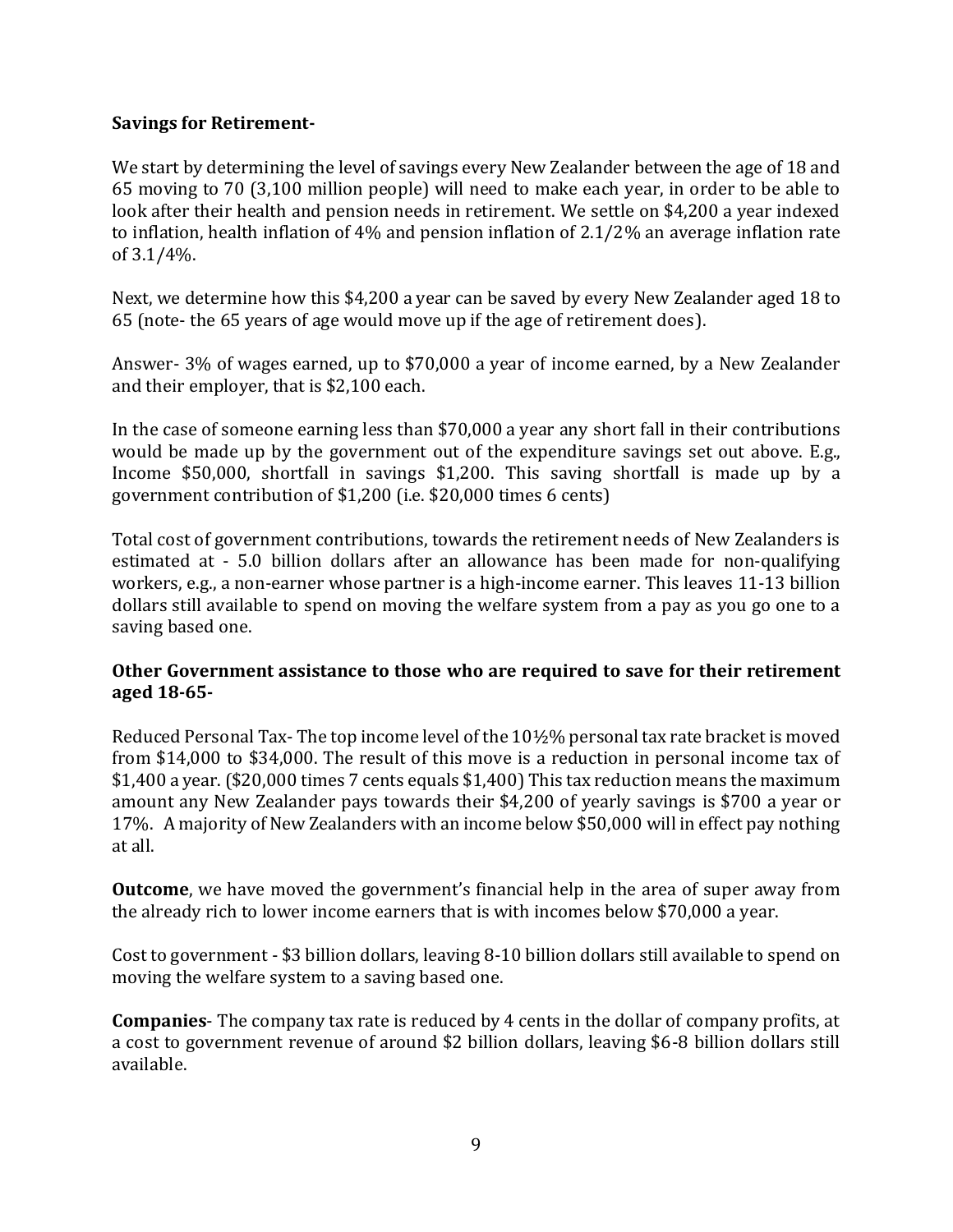**Kiwi saver**- stop existing kiwi saver support payments, which largely go to the rich and transfer that support to low-income working New Zealanders. Cost to government \$1 billion, leaving 5-7 billion dollars still available to spend.

At this stage we would begin to monitor any financial benefits that flow from the changes we have made, to the government's financial position and to individual New Zealanders.

# **Benefits of this approach**

**Year one** -- the Governments cash spending on pensions and healthcare for the retired is reduced by around \$180 million for the year, resulting in taxes being that much lower. (The 60,000 New Zealanders who retired during year one would on average have contributed about \$3,000 each towards their own pensions and healthcare. 60,000 times \$3,000 equals \$180 million.)

Savings- New Zealanders savings for their future pensions and healthcare expenditure needs during year one, total \$13,400 Million including interest earned for the year. (3.1 million people times \$4,200 plus interest). This results in a 13,580 million dollar improvement in the New Zealand government's fiscal position over what it will be if we stay with the current pay as you go system.

**Year fifty**-- Covers the 60,000 or so New Zealanders who turned 18 years in year 2022 and retire in 2070 at the age of say 68.

The retirement lump sum available to each of them by 2070 is estimated to be around \$2,350,000. (Dollars of the day) This is more than enough to pay a pension at least equivalent to what today's government pension will be if it lasts that long, and also provide for all the health and care needs a person might have.

Total Savings held by New Zealanders in their own personal accounts for future pensions and healthcare at the end of 2070 stand at more than 2 billion dollars.

**Note** -New Zealanders in 2070 would in general elect to live off the income earned on their retirement capital (\$2,350,000 see above) plus their kiwi saver fund which for most New Zealanders will be 2 million dollars plus, a total of 4 million plus, rather than buy an annuity.

**Taxes**—With government expenditure on health and pensions for the retired in 2070, \$250 billion lower than it would be under the current pay as you go system, personal and corporate taxes would as a result be close to zero unless some government goes mad which is always a possibility.

**Years between one and fifty**-- Each year between year one and year fifty above would see a marked improvement in the financial position of the government and every New Zealander. Government expenditure for retirement health and pensions would decline each year, as those retiring in any given year would contribute more towards their retirement needs than those who retired the year before, while the savings of New Zealanders still working would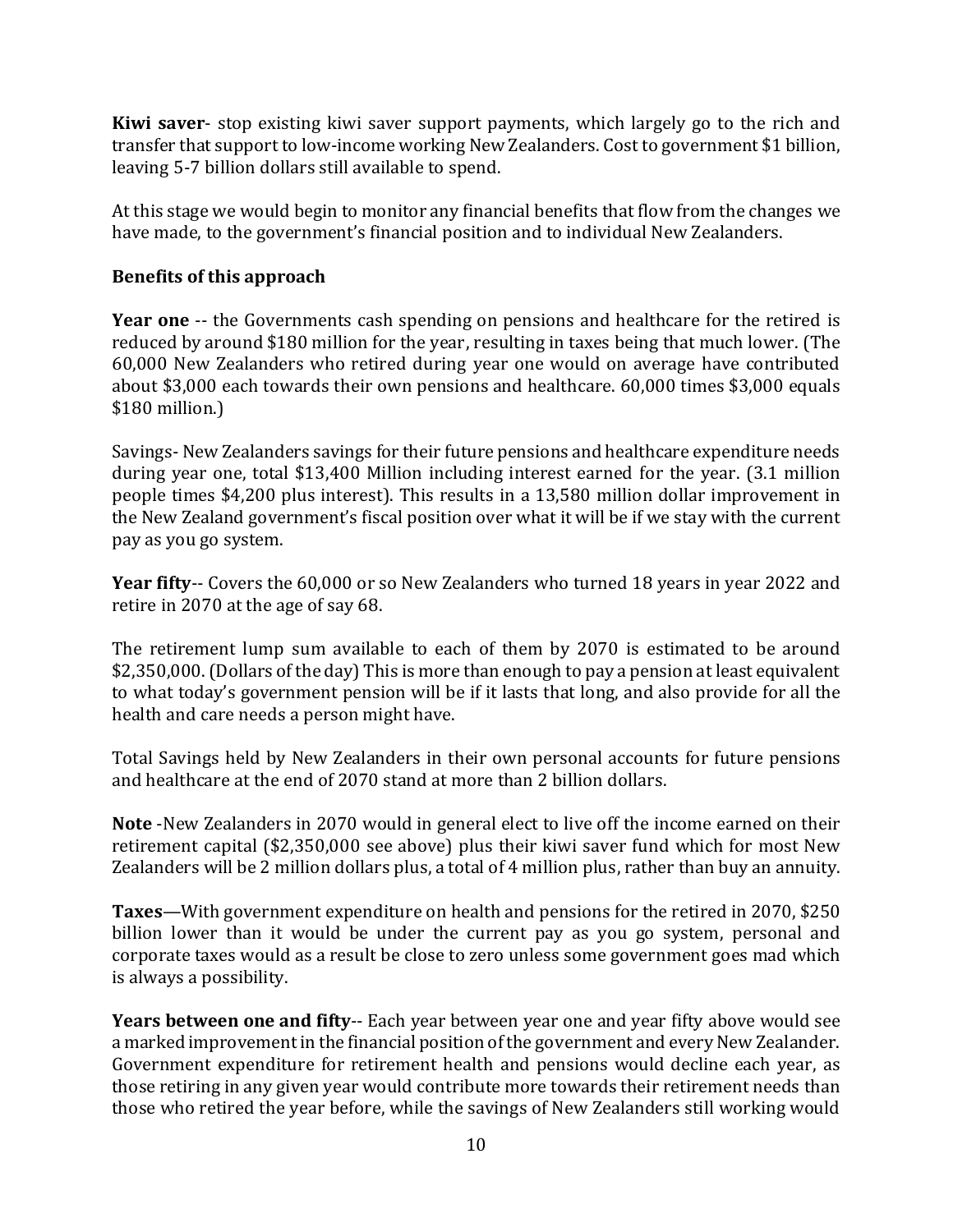continue to increase to meet their future needs, as a result of this the taxes that need to be paid by working New Zealanders and companies would continue to decline each year, until they reach the point described above for year 50.

# **Summary for year 2070- Retirement Savings-**

Instead of government debt for unfunded welfare liabilities in 2070 being more than 3 trillion dollars as it would be under today's pay as you go system, it would be close to zero under a saving based approach to retirement, once retirement savings held for that purpose are taken into account.

Instead of savings for future retirement welfare expenditure being a small fraction of outstanding debt as it is today, under a savings-based approach future health and pension savings would exceed 2 billion dollars, (dollars of the day) by 2070.

Instead of government expenditure for the retired in the areas of health and pensions exceeding \$250 billion dollars a year by 2070 under today's pay as you go system, government expenditure would have been reduced to almost zero under a saving based system. Thereby creating the opportunity to reduce taxes by that amount, that is, at least \$30,000 a year for every New Zealander.

#### **Summary- Retirement**

Instead of most New Zealanders retiring with little or no financial capital of their own as they do today and getting far less out in retirement pensions and healthcare than the government has taken from them in taxes for these two expenditure items. (That is under the existing pay as you go scheme)

New Zealanders would under a health and pension saving scheme retire with more than 4 million dollars in financial capital (2.4 million dollars in welfare savings and 2 million private super savings.)

Couples would in general retire with more than 8 million dollars. With this amount of capital in their accounts, couples and single people would find they had the opportunity to do things they had once only dreamed of.

As an extra bonus existing inequality of capital and income among retired New Zealanders as a result would also be at an end.

#### **Review of regulatory and institutional policies**

Undertake a comprehensive review of the regulatory and institutional policy changes that need to be made if the policies outlined in this paper were implemented. (An SOE model style review)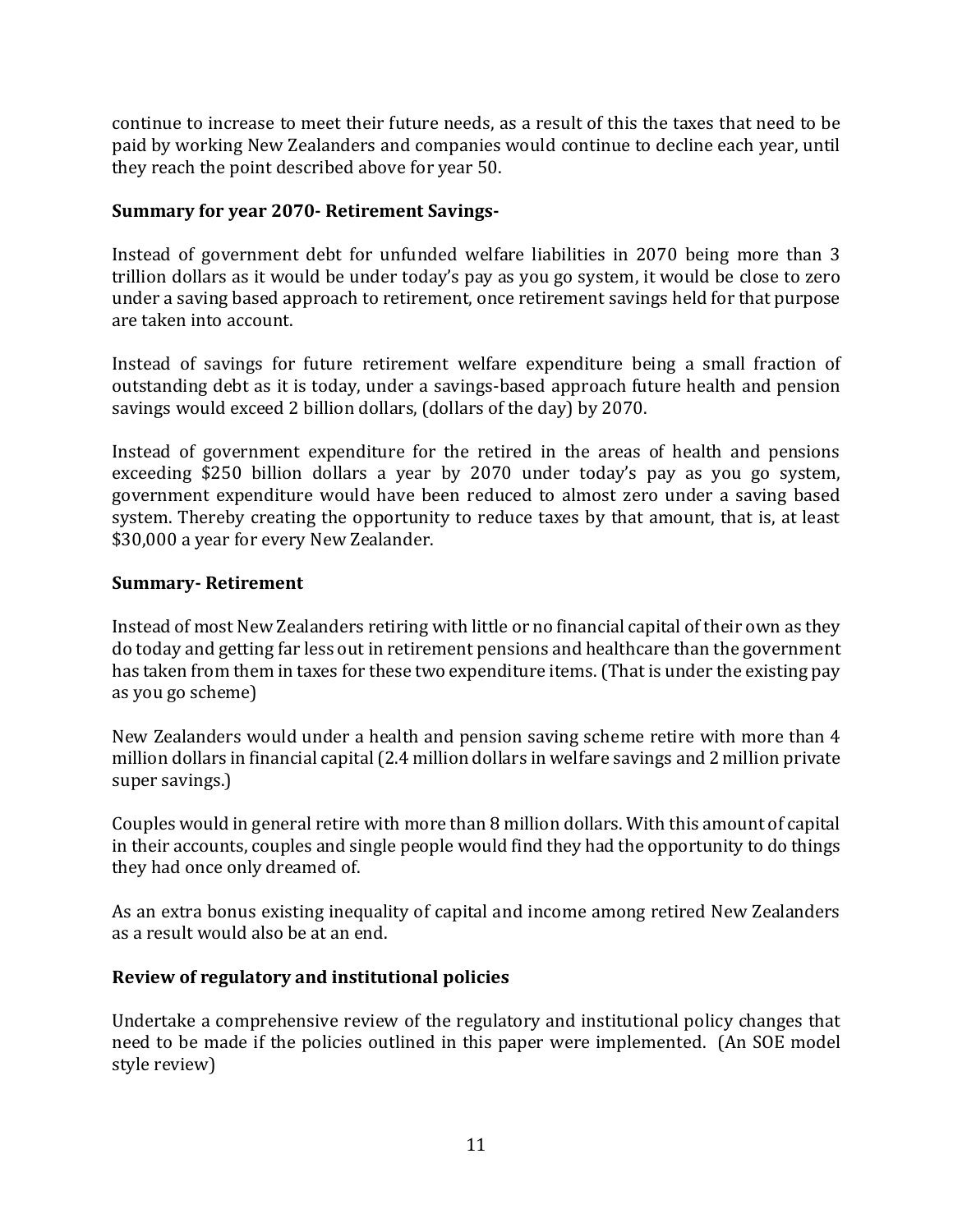# **Health**

Under the policy presented in this section of the paper every New Zealander would be able to purchase their individual catastrophic health insurance policy. This insurance cover would be compulsory. Because of the proposed tax policy everyone will be able to afford the high standard of medical care that is now available only to the well-off members of our society.

History tells us that getting the incentives right will provide better services for less cost and no waiting lists. As an example, after introducing this approach, the cost of phone calls fell significantly, while waiting times for telephones disappeared altogether. The same improvements would occur in the health area as a result of choice and the competition. Leading to the following positive effects:

- Enterprising health providers, including government owned ones would take the opportunity offered to start their own hospitals or clinics or rent existing facilities. (see point 8 of policy plan below)
- Providing services at a better price and better quality will become the main motivating factors of those involved in healthcare.
- Waiting lists will begin to shorten quite quickly and ultimately disappear.

# **A policy plan along the following lines would deliver more health care for the money spent, (Note dollar numbers are indicative only)**

- 1. Every New Zealander over the age of eighteen years would have their own pension and health and care saving accounts, as outlined above.
- 2. Every New Zealander irrespective of their age would have their own yearly health fund account to pay for their out-of-pocket health costs and to purchase a catastrophic health insurance policy from an approved provider.
- Children under the age of 18 would have a yearly contribution of \$1,000 made to their account (\$2,000 at birth) the administration of which would be in the hands of the parents.
- Adults over the age of 18 would have a yearly contribution of between \$1,800 and \$4,000 a year (an average of around \$2,800) made to their account. Money not spent in any one year is carried forward to the next.
- The main factor determining the level of healthcare funding a person receives in any year is the age of the person concerned.
- 3. Health care funding would be indexed yearly to rate of inflation for health care.
- 4. Government's role in the health area would largely be confined to topping up low-income earners yearly fund account, where contributions made to it fall short of the target amount set out for that individual, and to look after any special financial needs a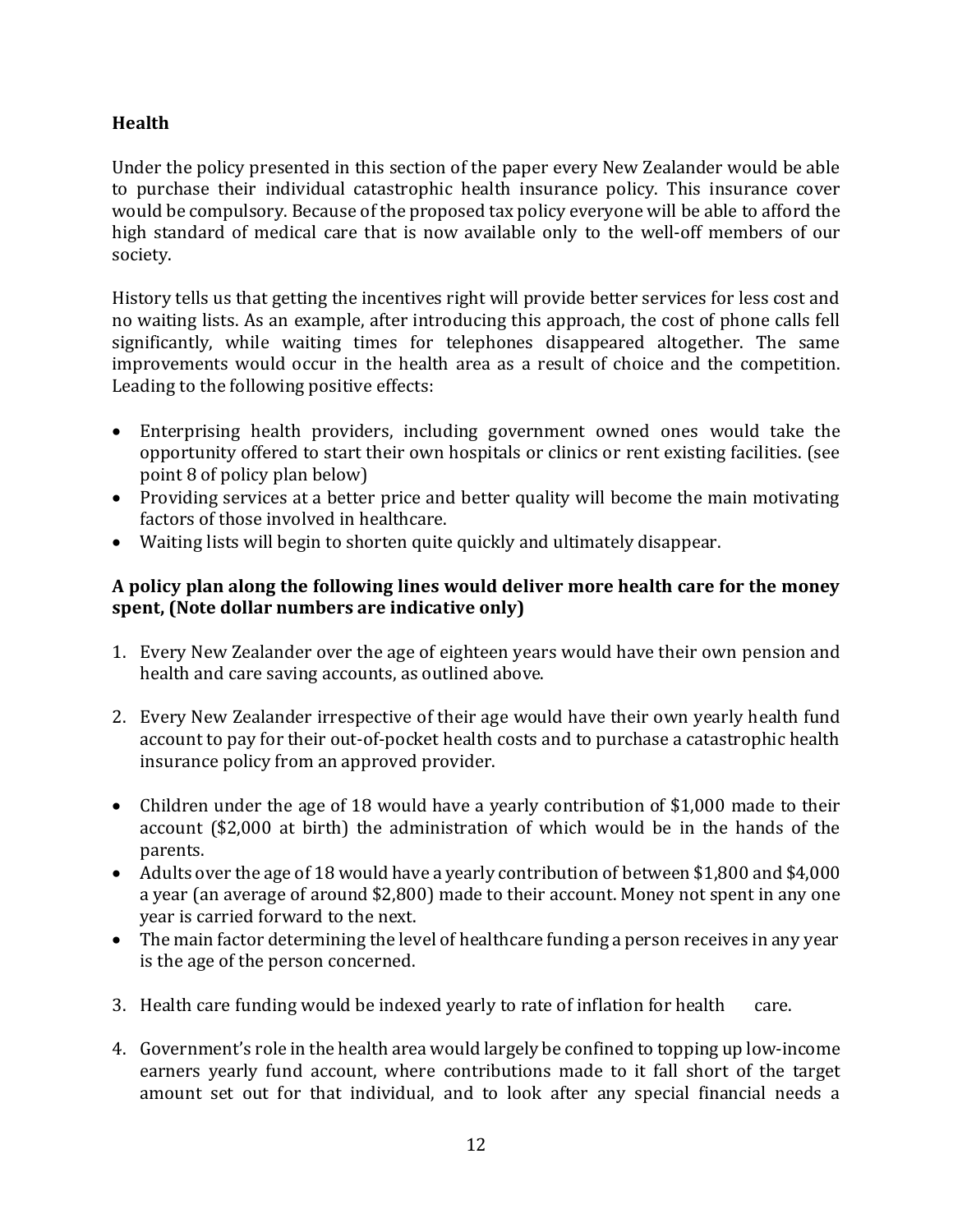chronically ill person might have, for example helping to pay for adequate catastrophic insurance cover for the person concerned.

- 5. Families will have the ability to pool their yearly healthcare savings; in fact, this will be compulsory in the case of a major medical event or medical insurance cover.
- 6. A catastrophic health insurance policy would have to be purchased by every New Zealander over the age of 18, with children being covered by parents until they reach the age of 18. Any insurance policy would have two parts, part one would cover an event from which the person concerned is expected to make a full recovery within a relatively short time. Part two of the policy would cover an event from which recovery will take a long time if at all.
- 7. A new Health Status Corporation with around 10 billion dollars in funding per year will be set up. The main responsibility of this new corporation will be to look after the needs of the chronically ill.
- 8. A new Health Property Company will be set up to own, rent, manage, and maintain all government health related properties. This ownership model will facilitate innovation competition, innovation, and the entry of new people into the health marketplace.
- 9. Insurance companies will be allowed to own and operate hospitals and clinics.
- 10. Insurance companies will be required to insure against business or clinical failure.
- 11. Any insurance contract will need to include mental illness, geriatric care, and accidentrelated healthcare.
- 12. New Zealanders with existing long-term conditions will have their needs looked after by the health status corporation.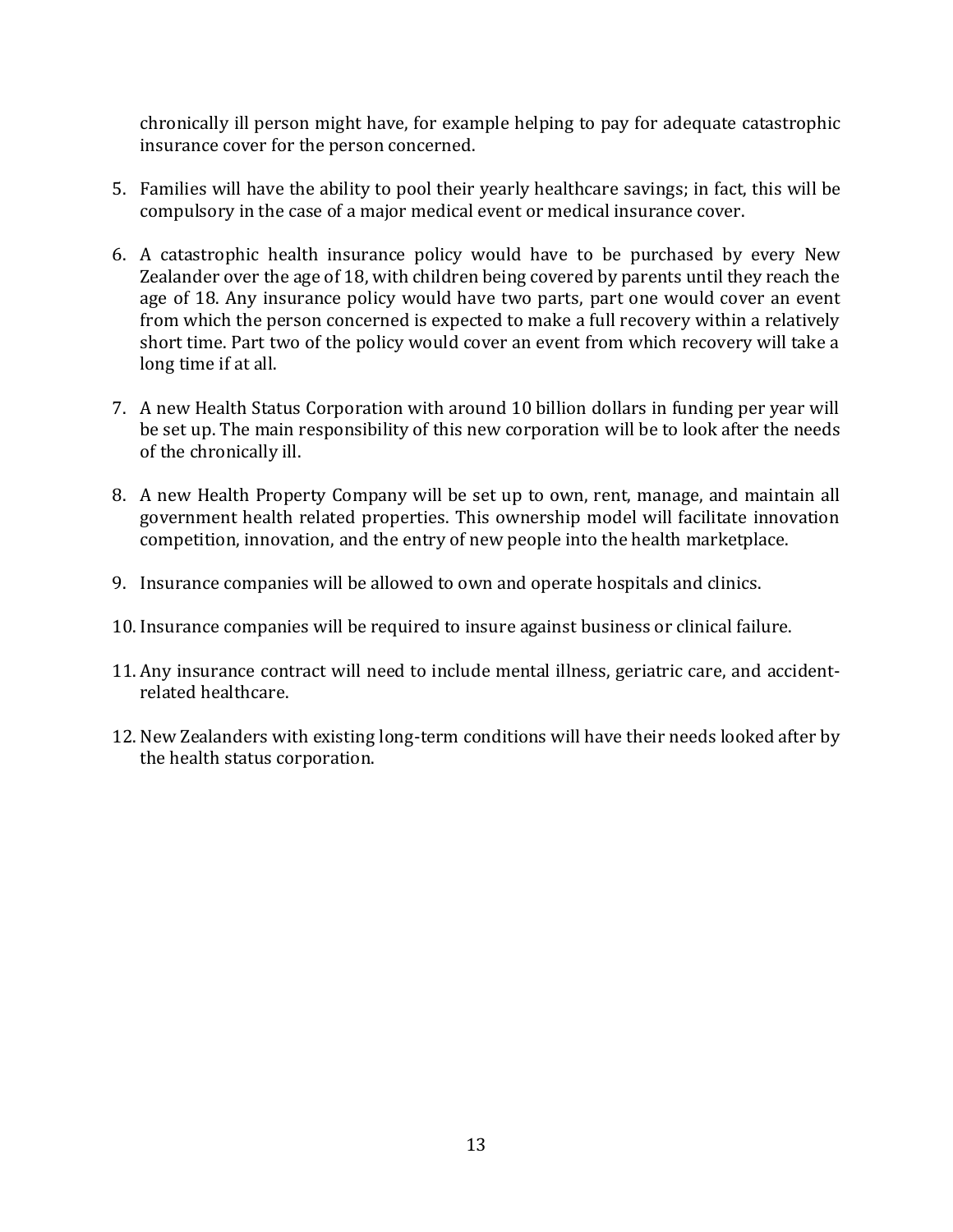# **Health Financials—For new system, (indicative only)**

| Current government expenditure                                                                                             | \$21,000 million |
|----------------------------------------------------------------------------------------------------------------------------|------------------|
| Add individual and employer contributions, ACC funds currently<br>spent on health and \$2 billion from expenditure savings | \$5,000 million  |
| Funds now available                                                                                                        | \$26,000 million |
| How spent--                                                                                                                |                  |
| Transfers to Individual health saving fund accounts-                                                                       | \$12,000 million |
| <b>Health Status Corporation</b>                                                                                           | \$12,000 million |
| <b>Health Department</b>                                                                                                   | \$1,000 million  |
| Money retained by Government —                                                                                             | \$1,000 million  |

Note -Funds not spent at year end-- Are likely to be in the vicinity of 3 to 4 billion dollars, that, in general will be money not spent by individual New Zealanders from their health accounts. These funds would be carried forward to the next year.

#### **Summary-**

Vets do not have waiting lists, animals in pain don't have to wait.

Why should people?

They will not when they have the money to buy a catastrophic health insurance policy and have money in the bank to pay for small items such as seeing the doctor.

Patients with private insurance cover rarely have to queue.

The answer put forward in this part of the paper is to get everyone insured against a catastrophic event and have a health savings account as well.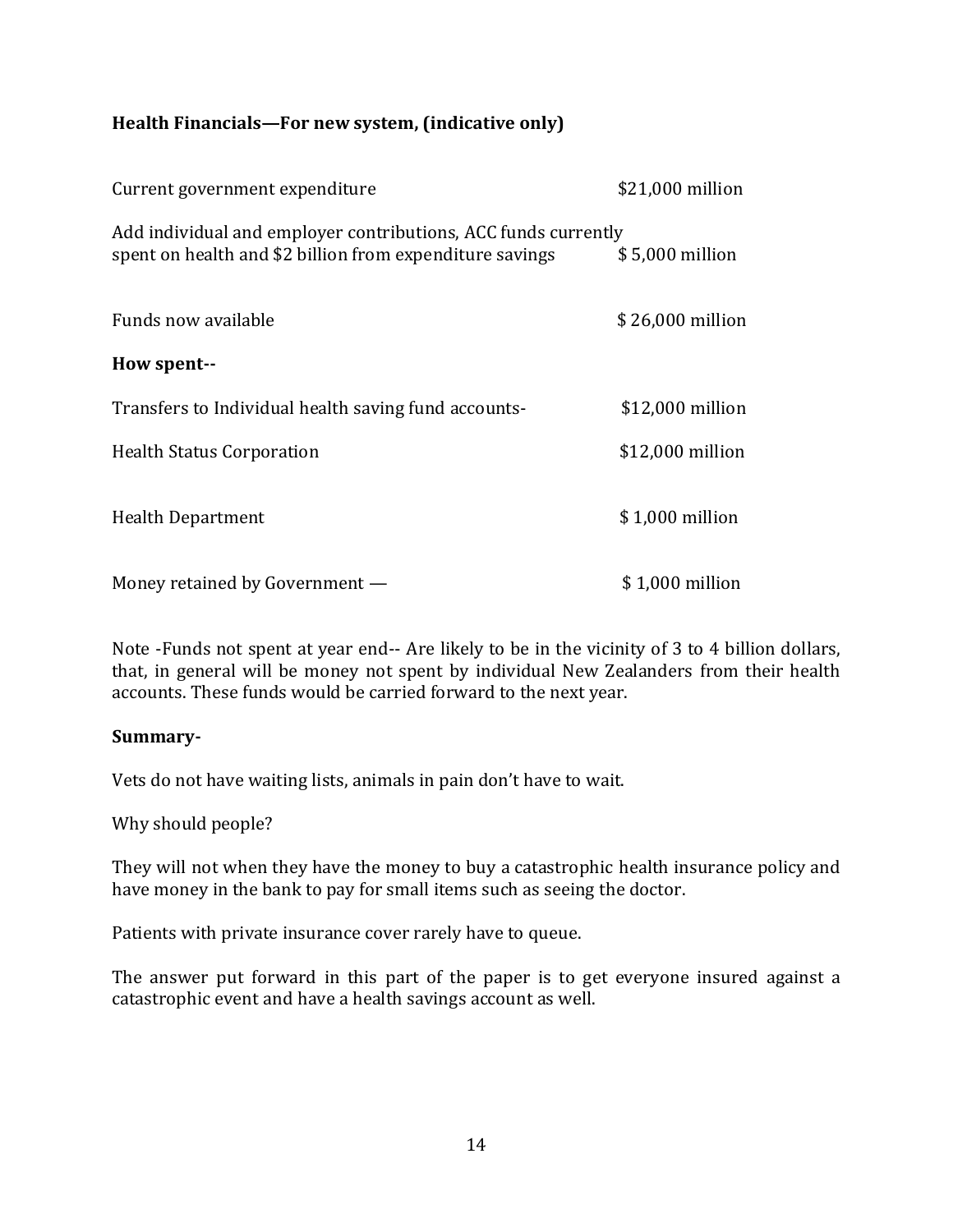# **Education**

Education was once the escape route from poverty. The key to advancement at all levels, now it traps a considerable number of New Zealanders into an underclass. In the world today a child who cannot read and write properly will be left behind the rest of society. This is despite the fact that education spending has increased substantially over the past 25 years.

You might well ask, what has this increase in spending achieved? Answer, a decline in New Zealand's education standards relative to other countries' position in the world. While government spending has gone up, achievement has gone down. The education establishment has treated this concern with complacency and aggressive demands to leave education to those best qualified to deal with it.

Our education system is failing those it should help the most—the economically and socially disadvantaged. Given more money and more teachers haven't helped we must look elsewhere.

Good organisations of any kind tend to display such qualities as high expectations, good leadership, collegial decision-making and regular evaluation. Those characteristics are reinforced in schools by the popularity that comes from educational success—the demand from parents and students for places in schools that are succeeding.

# **The key question is: What sort of policy environment would be most likely to encourage the development of organisational characteristics that lead to high achievement?**

A large part of the answer, and central to what I propose, lies in removing government as an intermediary between parents and students and educational institutions. Choice in the educational system will raise our standards of achievement. Choice gives low-income families the same opportunities as everyone else. With choice, school performance would matter. Good schools would prosper and expand, badly performing schools would shrink and die if they didn't change, poor educational practices would be weeded out and good practices exposed and promoted.

# **The policy**

- Every child / student attending an approved New Zealand school will be funded at the same basic level.
- The parents of children with special needs will receive an additional grant.
- All the money would go to the schools.
- Individual choice of school is of paramount importance. And so are the means to pay for it.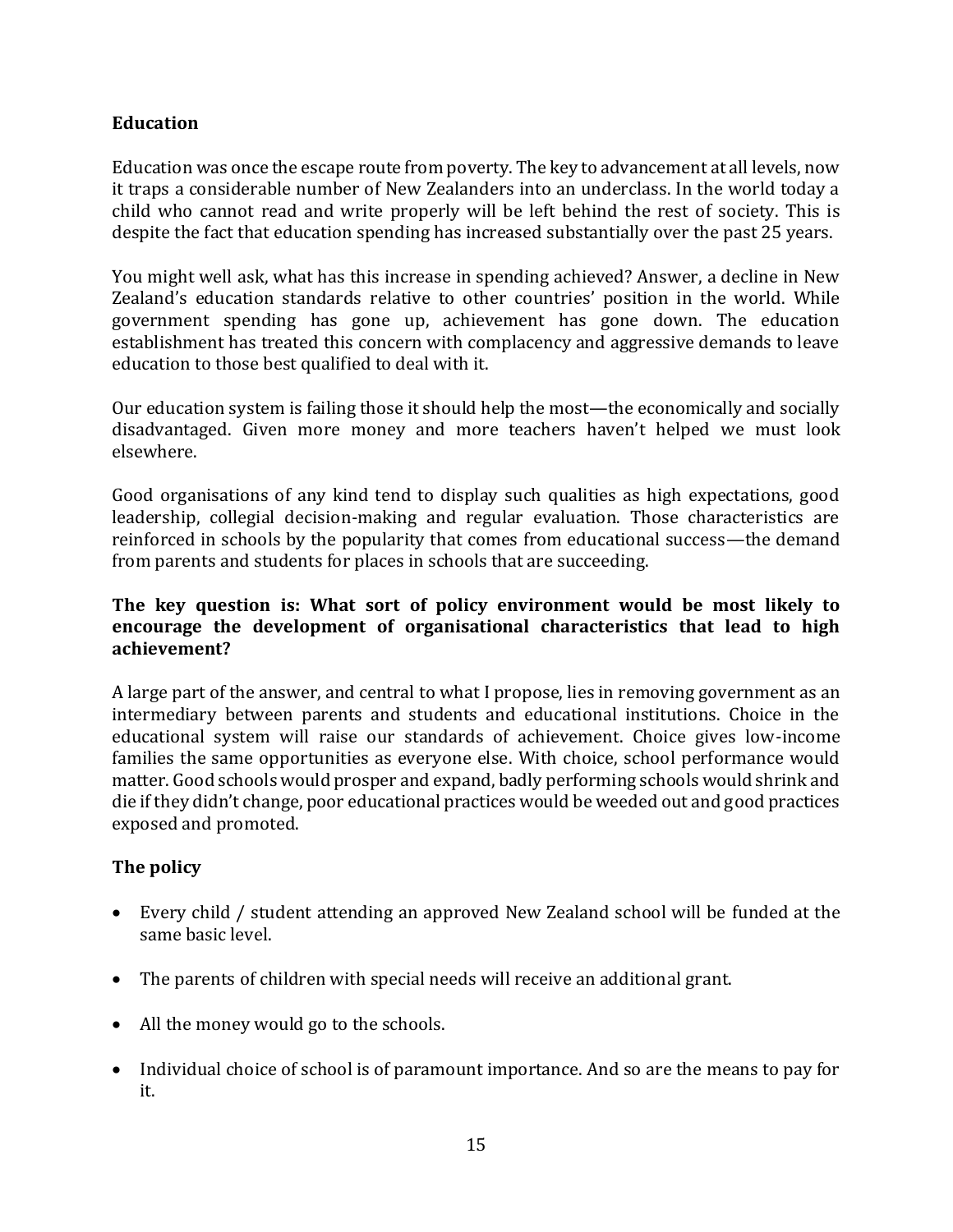- Money will follow the student. Parents and students will become consumers of educational services in an open marketplace.
- Schools will be free of political control. Directors will be able to spend school funds to best effect for their community.
- There will be tax reductions and cash grants for preschool, primary and secondary schools,
- Schools will receive significant additional funds compared with today.
- Schools will not have to take what the education department decides, in fact an education department won't exist unless they come up with products that schools value and are therefore prepared to pay for.
- Schools in the end will be accountable to the people who use them.
- Principals would be able to get rid of non-performing teachers.
- Poor performing schools would not be helped to survive by forcing parents to send their children to that school.

#### **Structure - Property**

- All government education property will be transferred to an education property trust company a government owned state-owned enterprise.
- A highly qualified board of directors would be appointed to manage the company.
- The job of the company will be to make available to any registered school, public or private a suitable school property.
- The company would be responsible for ensuring competition within the sector is not impeded by a lack of school property.
- After 3-5 years' experience and understanding of what changes choice and competition was bringing to the education sector, a review would be undertaken about the ongoing ownership of the school property administered by the company.

#### **Structure - Schools**

• An education corporation of New Zealand would be set up to take over 99% of the roles currently carried out by the education department. Only those functions schools were prepared to pay for, or government decided were critical would be allowed to continue.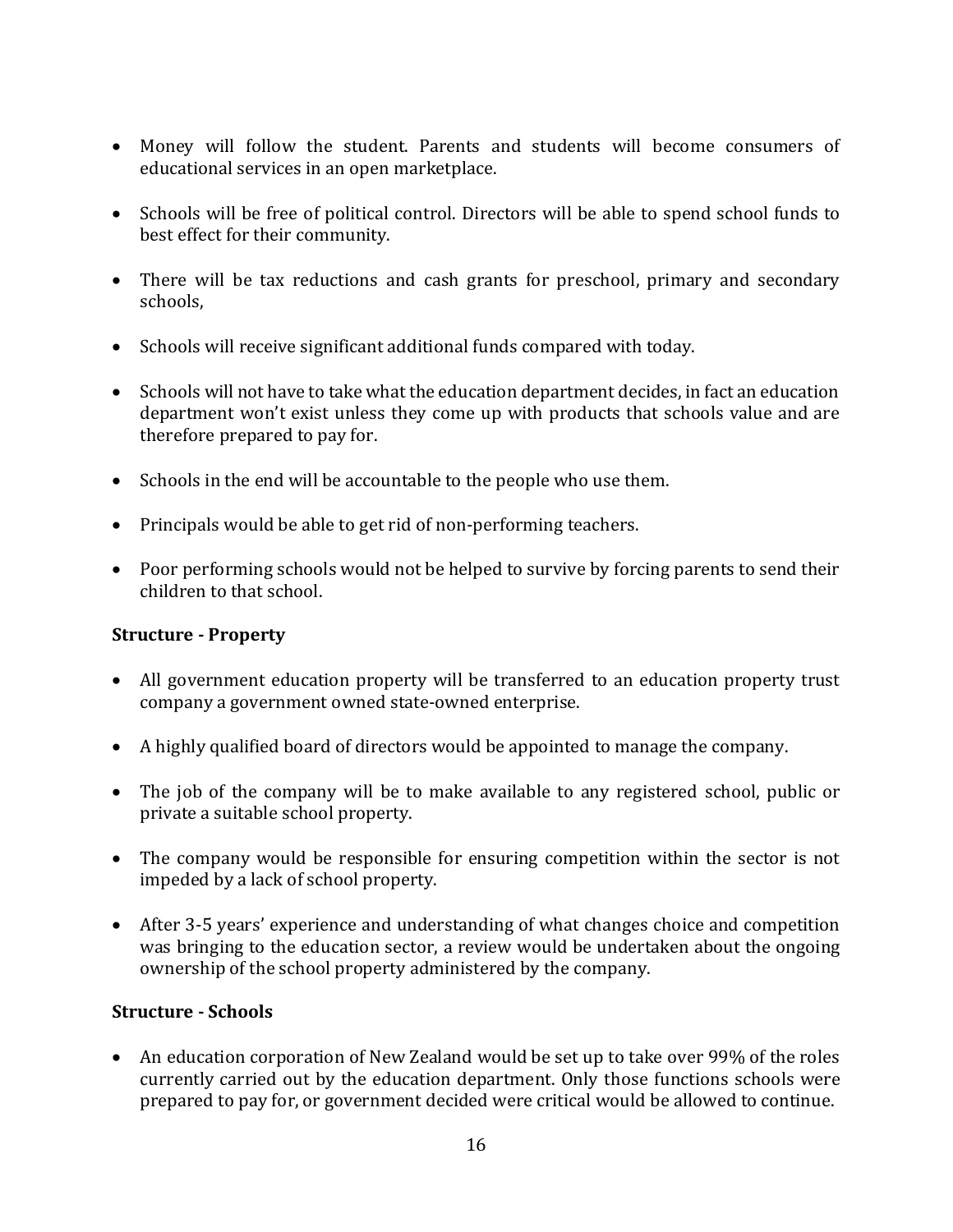- The government would provide a declining grant for the first five years of the new system to enable the setting up of a competitive private sector school monitoring system to report to the education corporation of New Zealand on the performance of individual schools. The aim of the monitoring would be to provide parents and students with the maximum amount of independent information possible on each school, thereby helping them make any decision they might have to make.
- The board, which must be approved by the education corporation of New Zealand, would be responsible for all school activities, such as the appointment of staff and their salaries. The board would determine the level of delegations they make to the principal which however are likely to be very significant. Schools will set their own fees. Schools may if they wish train their own teachers, provided they follow any guidelines laid down.

#### **Summary**

Despite huge increases in educational spending New Zealand students' achievements have been declining when compared to other countries over the last 50 years. Any other industry faced with a similar situation would be embarrassed by such a lack of improvement in quality over such a long period,

The facts are clear, our education system as it is, is failing those it should help the most- the economically and socially disadvantaged. If more money and more teachers haven't helped, then we must look elsewhere.

Choice on the other hand, in the education system would raise standards of achievement. Choice would give low-income families the same options as everyone else.

Real equality of opportunity as this paper advocates gives the same spending power to everyone- and lets them choose their education.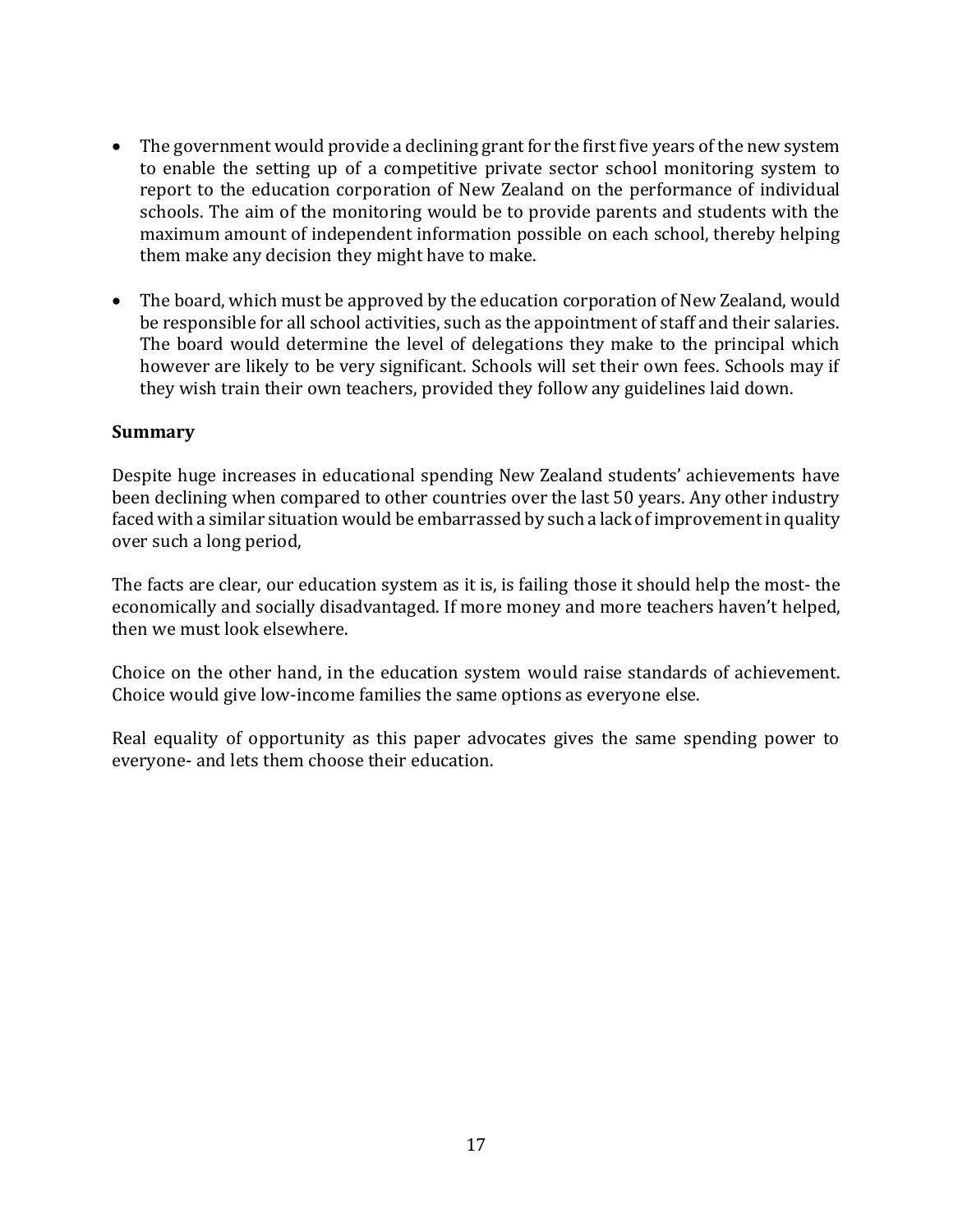# **Out of work - Sickness, unemployment, and accident**.

What sort of programme do we need in this area?

Answer - A programme that creates the incentive to find work.

# **Policy—Risk Cover— Sickness, Unemployment, and Accident.**

- Instead of relying primarily on the government, New Zealanders would open a risk cover saving fund account at the age of eighteen with an approved provider.
- While working contributions to the risk cover account would be made by the individual and their employer.
- From the amount of money saved, the cost of a person's out of work insurance cover policy would be paid with the balance of the money remaining in an individual's risk saving account to cover any deductible the insurance policy might provide for.
- A New Zealander, unable to get an out or work insurance risk cover policy from a private sector provider, will be covered by a government operated "out of work risk organisation".
- The level of cover to be provided will be equal to the amount that individual would have received if they were on a sickness benefit.
- New Zealanders who would like to have a higher level of cover than the basic sickness benefit level provided, as many will, will need to insure themselves with a private insurance provider.

#### **Benefits of the new System**

Because all New Zealanders get the same benefit under the new system, irrespective of why they are out of work accident, sickness, or unemployment they will stop trying to fiddle the system.

This new out of work welfare system, along with the new saving systems to be put in place will provide strong incentive to stay employed.

Employers will also have a strong incentive to help employees wherever they can with their welfare needs.

There is also a strong incentive for anybody out of work to get back to work as quickly as they can e.g., lower personal super savings while they are out of work.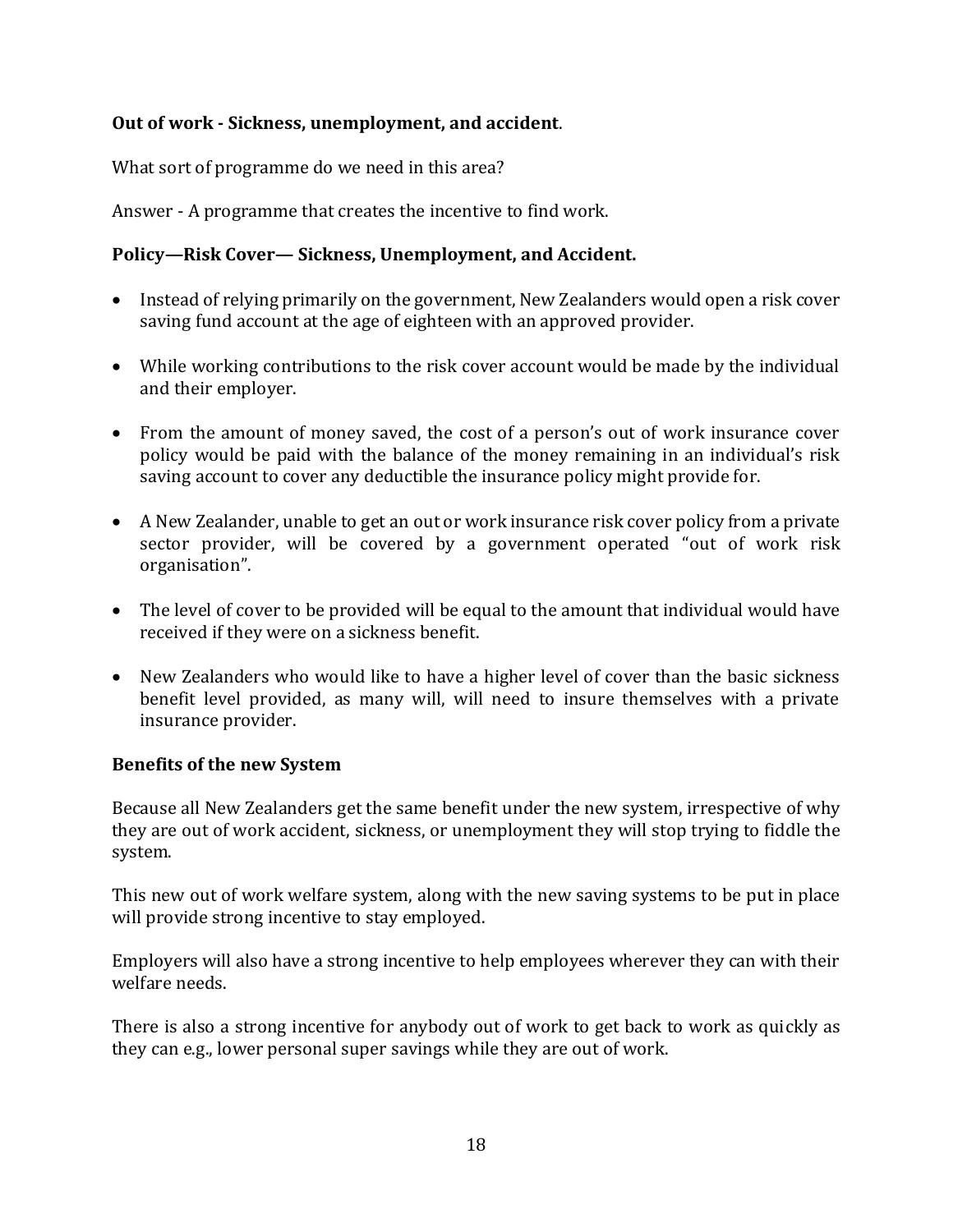The new risk cover system has another benefit, it allows the government to concentrate its efforts on New Zealanders who really need it, while other New Zealanders learn to look after themselves.

# **Management of out of work New Zealanders**

The present tax benefit system actively discourages many beneficiaries from working. It fails to reward those who make the effort to move off assistance and return to the workforce. Inadequate margins between what beneficiaries receive and what they can earn act as a barrier to those who might otherwise be able to find work. **The current system traps people into poverty and state dependence.**

To turn this situation around we need a system, that makes people want to get a job, a system that puts those in employment financially ahead of those who are not and ensures that the advantages of working are maintained, especially for the hard-working poor.

The policies outlined in this paper do exactly that, they:

- Lower personal income taxes and other taxes as well
- The prospect of retiring with more than one and a half million dollars three million dollars for a couple in today's dollar terms irrespective of your income when working will prove to be a very powerful incentive for many.
- A new model of shared home ownership, which would enable low-income earners to get on the property ownership ladder is an equally powerful incentive.

# **Government help for New Zealanders who are out of work.**

- A much greater emphasis in the future on the individual client who is out of work.
- Any client out of work for more than three months will have a personal manager/mentor appointed to them.
- Once a manager has been appointed an assessment of the client skill levels and their existing situation will be made, in areas like education, budgeting, health, housing, family situation etc.
- Once the assessment of the client is complete, a face-to-face meeting between the client and his mentor would take place. The main objective of the meeting would be to draw up a programme of help where and if required, a programme that should in the end help the client to get a job.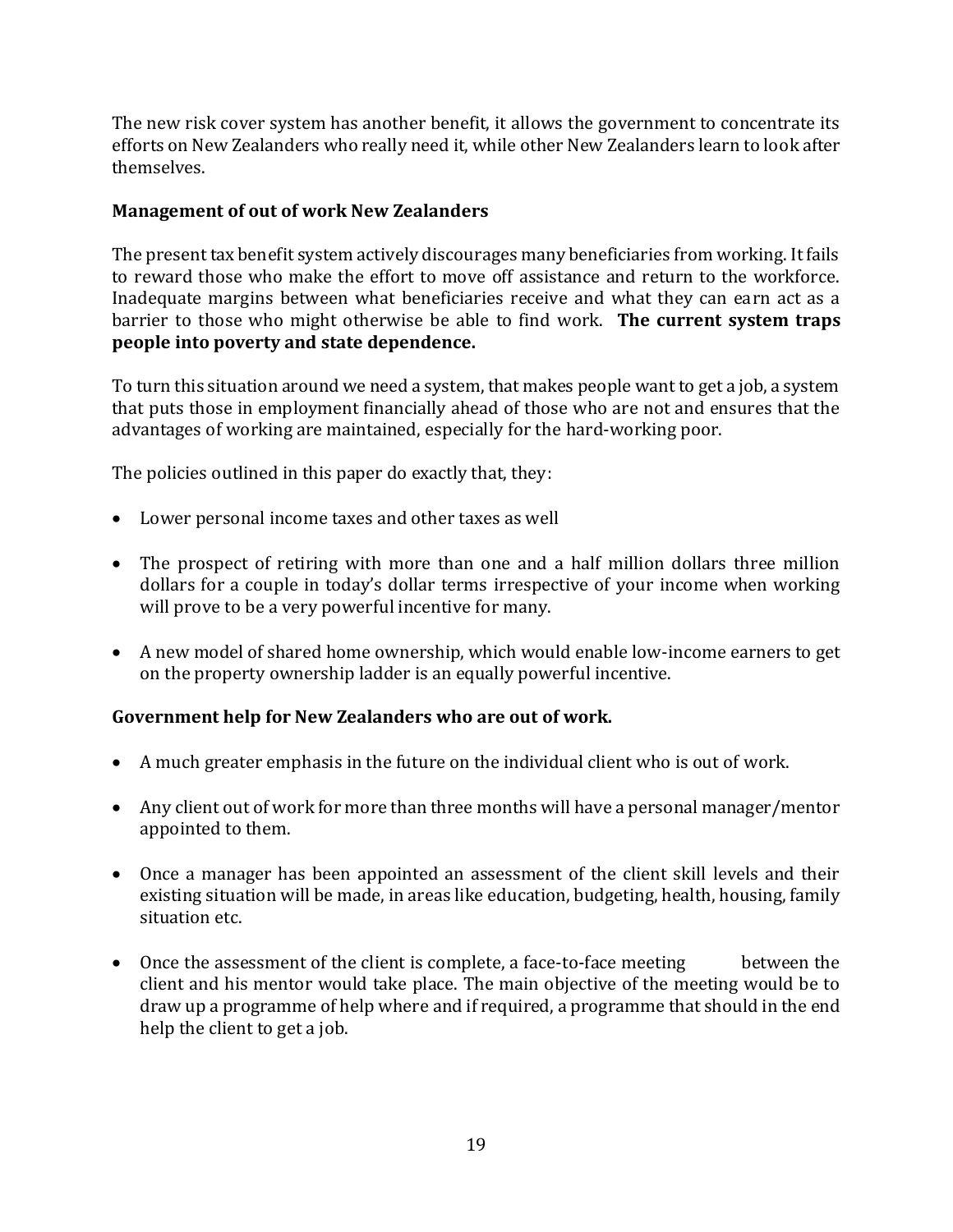# **Housing**

New Zealand has had a large shortfall in the supply of new houses each year for a number of years now.

In these circumstances, what should New Zealand's objectives in the housing area be?

- Get the supply of new residential housing sections each year to the point where the number of sections coming onto the market for sale at least equals buyer demand for them and does so at reasonable prices.
- Have policies in place that result in at least 90% of New Zealand's working population who want to, being able to get their foot on the property ownership ladder.

# **Housing policy and the institutions we will need to put in place to achieve our housing objectives:**

# **A new housing development company**

With 5-7 highly talented directors will be established. These directors will come from the private sector, and will be appointed, because they have special skills and knowledge of the industry. The directors of the new company will be charged with the following responsibilities.

- Getting the supply of sections throughout New Zealand into line with demand, and to do so at reasonable prices
- To help finance up to 15,000 families a year into their own home. That is help a group of New Zealanders who would not be able to buy a home on their own account because they lack the deposit to do so.
- This financial help will be on a shared equity home ownership basis.

Example: Mary and John have saved \$100,000 towards the purchase of their own home. The bank will lend them a maximum amount of \$400,000, leaving them \$100,000 short. (Total cost \$600,000)

That is where the new housing development company would step and take an equity position of sixteen and two –thirds per-cent of the house. Mary and John would be able to increase their shareholding in the house at any time, in multiples of one quarter of one per-cent. For example, the year one price would be \$1,500 for a quarter of one per-cent (400 quarters times \$1,500 equals \$600,000).

• Four billion dollars a year in funding (including roll over money would be made available to the new company to do their job.)